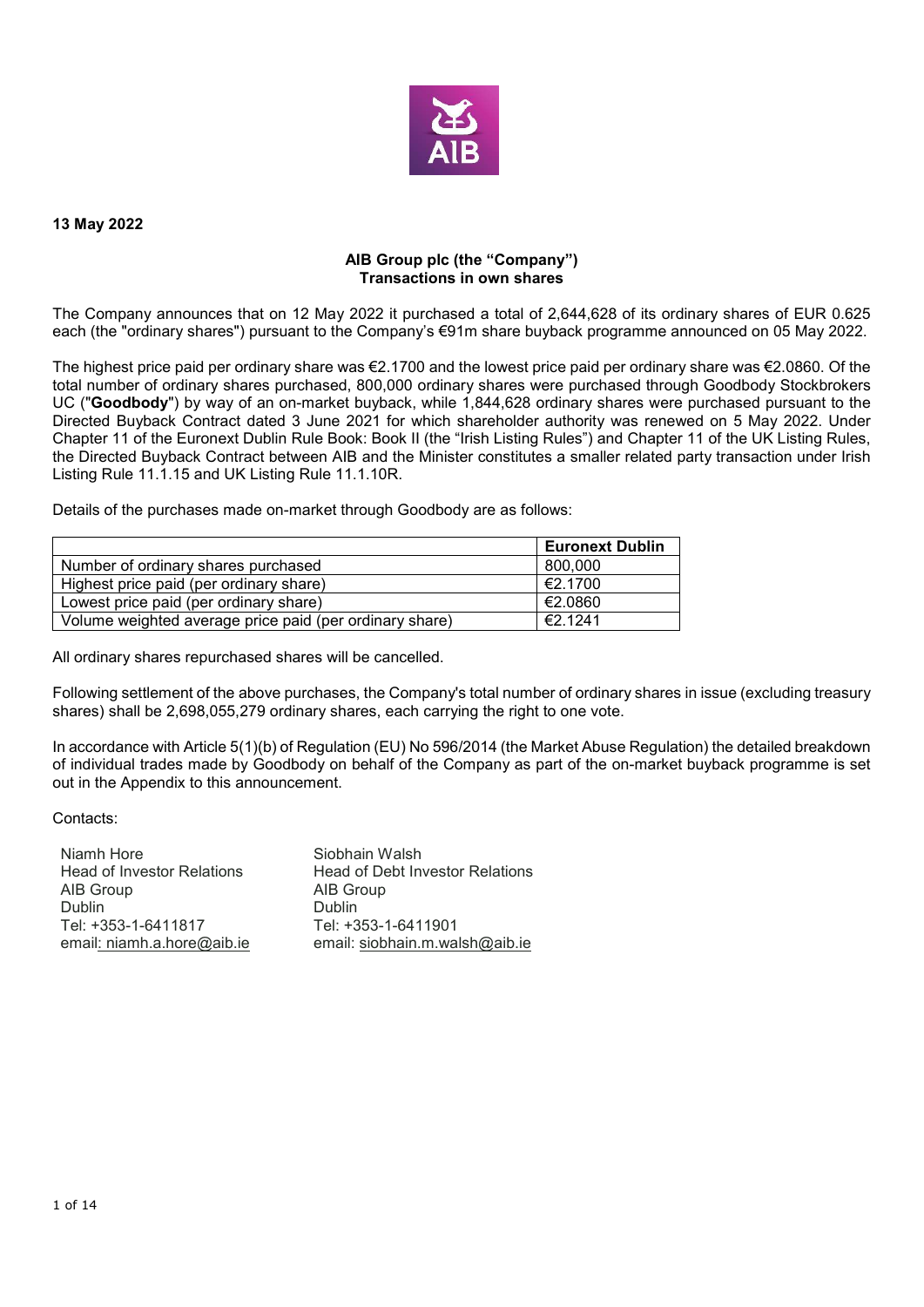# **Appendix**

## **Transaction Details**

| <b>Issuer Name</b>       | AIB Group plc            |
|--------------------------|--------------------------|
| LEI                      | 635400AKJBGNS5WNQL34     |
| <b>ISIN</b>              | IE00BF0L3536             |
| <b>Intermediary Name</b> | Goodbody Stockbrokers UC |
| <b>Intermediary Code</b> | GDBSIE21XXX              |
| <b>Timezone</b>          | <b>GMT</b>               |
| <b>Currency</b>          | FUR                      |

## **Euronext Dublin**

| <b>Number of Shares</b> | <b>Price per Share (EUR)</b> | <b>Trading venue</b> | <b>Time</b> | of Transaction          |
|-------------------------|------------------------------|----------------------|-------------|-------------------------|
|                         |                              |                      | transaction | <b>Reference Number</b> |
| 2,705                   | 2.1260                       | <b>XDUB</b>          | 08:50:19    | 00026349807TRDU1        |
| 2,723                   | 2.1260                       | <b>XDUB</b>          | 08:50:19    | 00026349806TRDU1        |
| 1,685                   | 2.1220                       | <b>XDUB</b>          | 08:50:30    | 00026349815TRDU1        |
| 1,685                   | 2.1220                       | <b>XDUB</b>          | 08:50:30    | 00026349814TRDU1        |
| 2,150                   | 2.1200                       | <b>XDUB</b>          | 08:50:46    | 00026349823TRDU1        |
| 2,150                   | 2.1200                       | <b>XDUB</b>          | 08:50:46    | 00026349822TRDU1        |
| 2,150                   | 2.1200                       | <b>XDUB</b>          | 08:50:47    | 00026349824TRDU1        |
| 2,150                   | 2.1200                       | <b>XDUB</b>          | 08:50:48    | 00026349825TRDU1        |
| 297                     | 2.1200                       | <b>XDUB</b>          | 08:50:48    | 00026349826TRDU1        |
| 4,079                   | 2.1180                       | <b>XDUB</b>          | 08:50:49    | 00026349827TRDU1        |
| 2,572                   | 2.1120                       | <b>XDUB</b>          | 08:55:40    | 00026349875TRDU1        |
| 696                     | 2.1180                       | <b>XDUB</b>          | 09:02:48    | 00026350030TRDU1        |
| 931                     | 2.1180                       | <b>XDUB</b>          | 09:03:29    | 00026350057TRDU1        |
| 1,645                   | 2.1180                       | <b>XDUB</b>          | 09:03:29    | 00026350056TRDU1        |
| 2,842                   | 2.1180                       | <b>XDUB</b>          | 09:04:51    | 00026350168TRDU1        |
| 2,456                   | 2.1140                       | <b>XDUB</b>          | 09:06:24    | 00026350228TRDU1        |
| 7,700                   | 2.1200                       | <b>XDUB</b>          | 09:15:20    | 00026350333TRDU1        |
| 5,000                   | 2.1200                       | <b>XDUB</b>          | 09:15:20    | 00026350332TRDU1        |
| 3,247                   | 2.1160                       | <b>XDUB</b>          | 09:16:00    | 00026350357TRDU1        |
| 1,983                   | 2.1160                       | <b>XDUB</b>          | 09:16:06    | 00026350365TRDU1        |
| 3,601                   | 2.1160                       | <b>XDUB</b>          | 09:18:18    | 00026350385TRDU1        |
| 3,683                   | 2.1160                       | <b>XDUB</b>          | 09:18:18    | 00026350384TRDU1        |
| 6,624                   | 2.1160                       | <b>XDUB</b>          | 09:18:18    | 00026350383TRDU1        |
| 2,726                   | 2.1120                       | <b>XDUB</b>          | 09:20:51    | 00026350420TRDU1        |
| 3,645                   | 2.1120                       | <b>XDUB</b>          | 09:20:51    | 00026350419TRDU1        |
| 2,887                   | 2.1140                       | <b>XDUB</b>          | 09:23:18    | 00026350492TRDU1        |
| 527                     | 2.1180                       | <b>XDUB</b>          | 09:32:50    | 00026350650TRDU1        |
| 1,338                   | 2.1180                       | <b>XDUB</b>          | 09:32:50    | 00026350649TRDU1        |
| 58                      | 2.1180                       | <b>XDUB</b>          | 09:32:50    | 00026350648TRDU1        |
| 1,923                   | 2.1180                       | <b>XDUB</b>          | 09:32:50    | 00026350651TRDU1        |
| 8,522                   | 2.1160                       | <b>XDUB</b>          | 09:33:09    | 00026350670TRDU1        |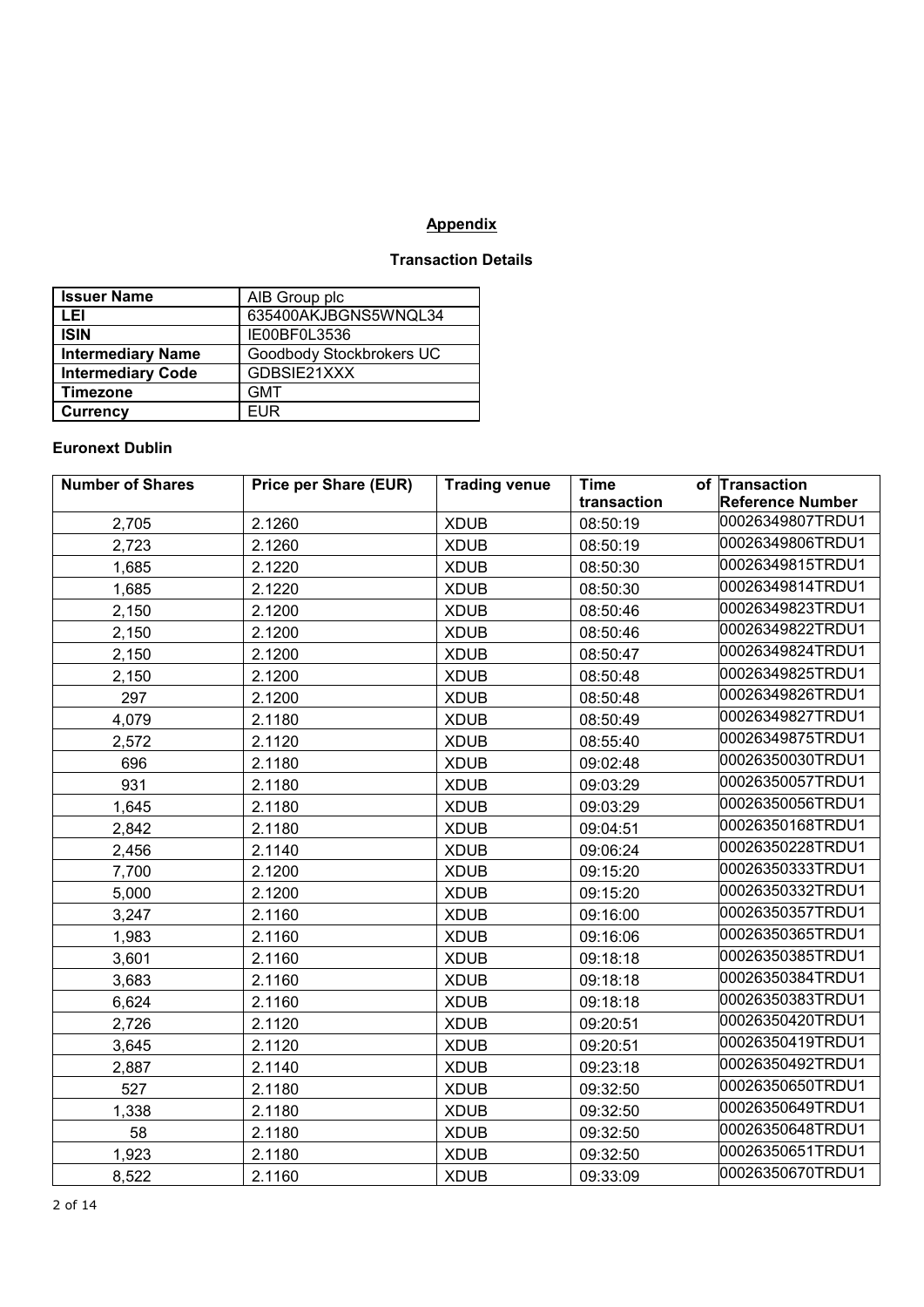| 439   | 2.1160 | <b>XDUB</b> | 09:33:09 | 00026350669TRDU1 |
|-------|--------|-------------|----------|------------------|
| 2,750 | 2.1140 | <b>XDUB</b> | 09:33:34 | 00026350690TRDU1 |
| 6,009 | 2.1180 | <b>XDUB</b> | 09:38:17 | 00026350762TRDU1 |
| 2,451 | 2.1140 | <b>XDUB</b> | 09:49:20 | 00026350933TRDU1 |
| 686   | 2.1180 | <b>XDUB</b> | 09:55:10 | 00026351030TRDU1 |
| 1,578 | 2.1180 | <b>XDUB</b> | 09:55:10 | 00026351029TRDU1 |
| 6,056 | 2.1180 | <b>XDUB</b> | 09:55:10 | 00026351032TRDU1 |
| 621   | 2.1160 | <b>XDUB</b> | 09:56:24 | 00026351042TRDU1 |
| 5,120 | 2.1160 | <b>XDUB</b> | 09:56:24 | 00026351041TRDU1 |
| 1,956 | 2.1160 | <b>XDUB</b> | 09:56:24 | 00026351045TRDU1 |
| 1,956 | 2.1160 | <b>XDUB</b> | 09:56:24 | 00026351044TRDU1 |
| 2,543 | 2.1160 | <b>XDUB</b> | 09:56:24 | 00026351043TRDU1 |
| 2,526 | 2.1180 | <b>XDUB</b> | 10:05:43 | 00026351154TRDU1 |
| 3,379 | 2.1160 | <b>XDUB</b> | 10:07:00 | 00026351171TRDU1 |
| 3,162 | 2.1160 | <b>XDUB</b> | 10:07:00 | 00026351170TRDU1 |
| 2,830 | 2.1160 | <b>XDUB</b> | 10:07:00 | 00026351169TRDU1 |
| 362   | 2.1160 | <b>XDUB</b> | 10:07:00 | 00026351168TRDU1 |
| 2,971 | 2.1160 | <b>XDUB</b> | 10:07:00 | 00026351167TRDU1 |
| 2,800 | 2.1160 | <b>XDUB</b> | 10:07:00 | 00026351166TRDU1 |
| 2,639 | 2.1040 | <b>XDUB</b> | 10:12:58 | 00026351271TRDU1 |
| 2,679 | 2.1040 | <b>XDUB</b> | 10:12:58 | 00026351270TRDU1 |
| 2,827 | 2.1020 | <b>XDUB</b> | 10:13:13 | 00026351276TRDU1 |
| 1,317 | 2.0960 | <b>XDUB</b> | 10:22:15 | 00026351396TRDU1 |
| 1,570 | 2.0960 | <b>XDUB</b> | 10:22:15 | 00026351395TRDU1 |
| 5,319 | 2.0960 | <b>XDUB</b> | 10:22:15 | 00026351394TRDU1 |
| 1,037 | 2.0960 | <b>XDUB</b> | 10:22:15 | 00026351397TRDU1 |
| 1,272 | 2.0880 | <b>XDUB</b> | 10:23:49 | 00026351411TRDU1 |
| 3,287 | 2.0860 | <b>XDUB</b> | 10:25:09 | 00026351431TRDU1 |
| 482   | 2.0960 | <b>XDUB</b> | 10:26:38 | 00026351469TRDU1 |
| 202   | 2.0960 | <b>XDUB</b> | 10:26:38 | 00026351468TRDU1 |
| 164   | 2.0960 | <b>XDUB</b> | 10:26:38 | 00026351467TRDU1 |
| 1,457 | 2.0960 | <b>XDUB</b> | 10:26:38 | 00026351466TRDU1 |
| 328   | 2.0960 | <b>XDUB</b> | 10:26:46 | 00026351471TRDU1 |
| 2,559 | 2.0860 | <b>XDUB</b> | 10:32:43 | 00026351565TRDU1 |
| 3,583 | 2.1020 | <b>XDUB</b> | 10:37:21 | 00026351816TRDU1 |
| 2,417 | 2.1020 | <b>XDUB</b> | 10:37:21 | 00026351815TRDU1 |
| 3,322 | 2.1000 | <b>XDUB</b> | 10:37:29 | 00026351829TRDU1 |
| 3,201 | 2.1000 | <b>XDUB</b> | 10:37:29 | 00026351828TRDU1 |
| 2,524 | 2.0920 | <b>XDUB</b> | 10:39:41 | 00026351885TRDU1 |
| 3,033 | 2.0980 | <b>XDUB</b> | 10:56:49 | 00026352381TRDU1 |
| 3,033 | 2.0980 | <b>XDUB</b> | 10:56:52 | 00026352382TRDU1 |
| 1,540 | 2.0980 | <b>XDUB</b> | 10:57:00 | 00026352385TRDU1 |
| 1,355 | 2.1000 | <b>XDUB</b> | 10:59:14 | 00026352412TRDU1 |
| 1,616 | 2.1020 | <b>XDUB</b> | 11:09:40 | 00026352497TRDU1 |
| 509   | 2.1020 | <b>XDUB</b> | 11:09:40 | 00026352496TRDU1 |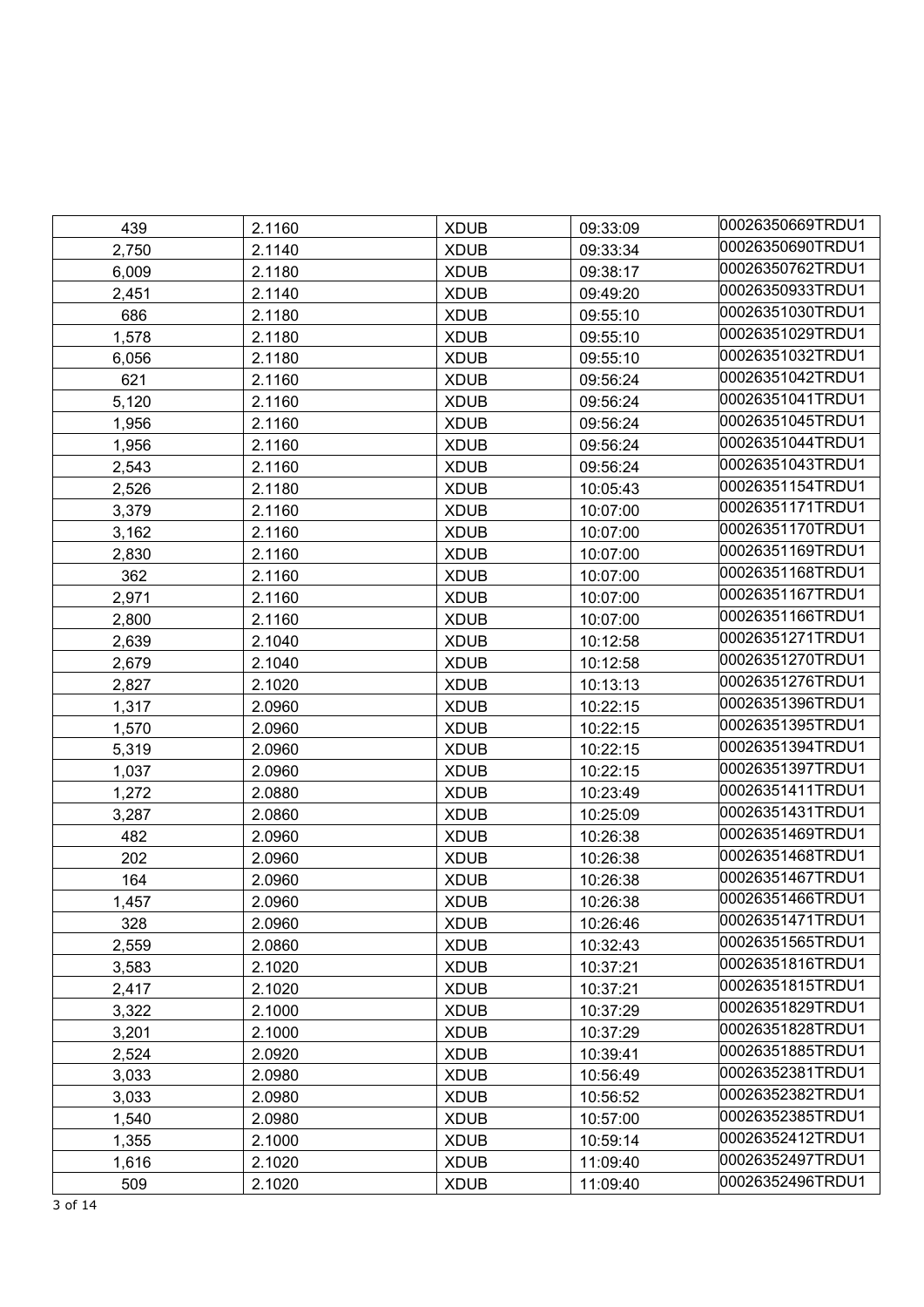| 1,184          | 2.1020 | <b>XDUB</b> | 11:09:40 | 00026352495TRDU1 |
|----------------|--------|-------------|----------|------------------|
| 386            | 2.1020 | <b>XDUB</b> | 11:13:57 | 00026352546TRDU1 |
| 5,305          | 2.1020 | <b>XDUB</b> | 11:13:57 | 00026352545TRDU1 |
| 341            | 2.1020 | <b>XDUB</b> | 11:13:57 | 00026352550TRDU1 |
| 525            | 2.1020 | <b>XDUB</b> | 11:13:57 | 00026352549TRDU1 |
| 2,732          | 2.1020 | <b>XDUB</b> | 11:13:57 | 00026352548TRDU1 |
| 1,570          | 2.1020 | <b>XDUB</b> | 11:13:57 | 00026352547TRDU1 |
| 932            | 2.1020 | <b>XDUB</b> | 11:15:07 | 00026352557TRDU1 |
| 863            | 2.1020 | <b>XDUB</b> | 11:15:07 | 00026352556TRDU1 |
| 814            | 2.1020 | <b>XDUB</b> | 11:15:07 | 00026352558TRDU1 |
| 1,387          | 2.1020 | <b>XDUB</b> | 11:15:15 | 00026352560TRDU1 |
| 1,000          | 2.1020 | <b>XDUB</b> | 11:16:39 | 00026352605TRDU1 |
| 844            | 2.1020 | <b>XDUB</b> | 11:16:39 | 00026352604TRDU1 |
| 2,801          | 2.1020 | <b>XDUB</b> | 11:16:39 | 00026352608TRDU1 |
| 2,180          | 2.1020 | <b>XDUB</b> | 11:16:39 | 00026352607TRDU1 |
| 1,872          | 2.1020 | <b>XDUB</b> | 11:16:39 | 00026352606TRDU1 |
| 1,826          | 2.1020 | <b>XDUB</b> | 11:18:48 | 00026352653TRDU1 |
| $\overline{2}$ | 2.1020 | <b>XDUB</b> | 11:18:48 | 00026352652TRDU1 |
| 700            | 2.1020 | <b>XDUB</b> | 11:18:48 | 00026352651TRDU1 |
| 270            | 2.1080 | <b>XDUB</b> | 11:20:42 | 00026352655TRDU1 |
| 2,529          | 2.1080 | <b>XDUB</b> | 11:22:53 | 00026352757TRDU1 |
| 1,525          | 2.1080 | <b>XDUB</b> | 11:23:14 | 00026352768TRDU1 |
| 77             | 2.1080 | <b>XDUB</b> | 11:23:14 | 00026352767TRDU1 |
| 1,525          | 2.1080 | <b>XDUB</b> | 11:23:14 | 00026352766TRDU1 |
| 658            | 2.1200 | <b>XDUB</b> | 11:29:52 | 00026352843TRDU1 |
| 5,000          | 2.1200 | <b>XDUB</b> | 11:29:52 | 00026352842TRDU1 |
| 2,800          | 2.1200 | <b>XDUB</b> | 11:30:05 | 00026352848TRDU1 |
| 1,583          | 2.1180 | <b>XDUB</b> | 11:30:42 | 00026352850TRDU1 |
| 3,184          | 2.1180 | <b>XDUB</b> | 11:30:42 | 00026352849TRDU1 |
| 1,583          | 2.1180 | <b>XDUB</b> | 11:30:42 | 00026352851TRDU1 |
| 1,583          | 2.1180 | <b>XDUB</b> | 11:30:42 | 00026352852TRDU1 |
| 740            | 2.1180 | <b>XDUB</b> | 11:30:42 | 00026352857TRDU1 |
| 365            | 2.1180 | <b>XDUB</b> | 11:30:42 | 00026352856TRDU1 |
| 853            | 2.1180 | <b>XDUB</b> | 11:30:42 | 00026352855TRDU1 |
| 365            | 2.1180 | <b>XDUB</b> | 11:30:42 | 00026352854TRDU1 |
| 1,583          | 2.1180 | <b>XDUB</b> | 11:30:42 | 00026352853TRDU1 |
| 3,038          | 2.1160 | <b>XDUB</b> | 11:31:41 | 00026352875TRDU1 |
| 3,018          | 2.1120 | <b>XDUB</b> | 11:39:38 | 00026352920TRDU1 |
| 2,360          | 2.1200 | <b>XDUB</b> | 11:46:54 | 00026353064TRDU1 |
| 595            | 2.1200 | <b>XDUB</b> | 11:46:54 | 00026353063TRDU1 |
| 4,908          | 2.1160 | <b>XDUB</b> | 11:48:22 | 00026353074TRDU1 |
| 3,138          | 2.1160 | <b>XDUB</b> | 11:48:22 | 00026353073TRDU1 |
| 836            | 2.1160 | <b>XDUB</b> | 11:48:22 | 00026353072TRDU1 |
| 174            | 2.1100 | <b>XDUB</b> | 11:55:43 | 00026353126TRDU1 |
| 2,749          | 2.1100 | <b>XDUB</b> | 11:55:43 | 00026353125TRDU1 |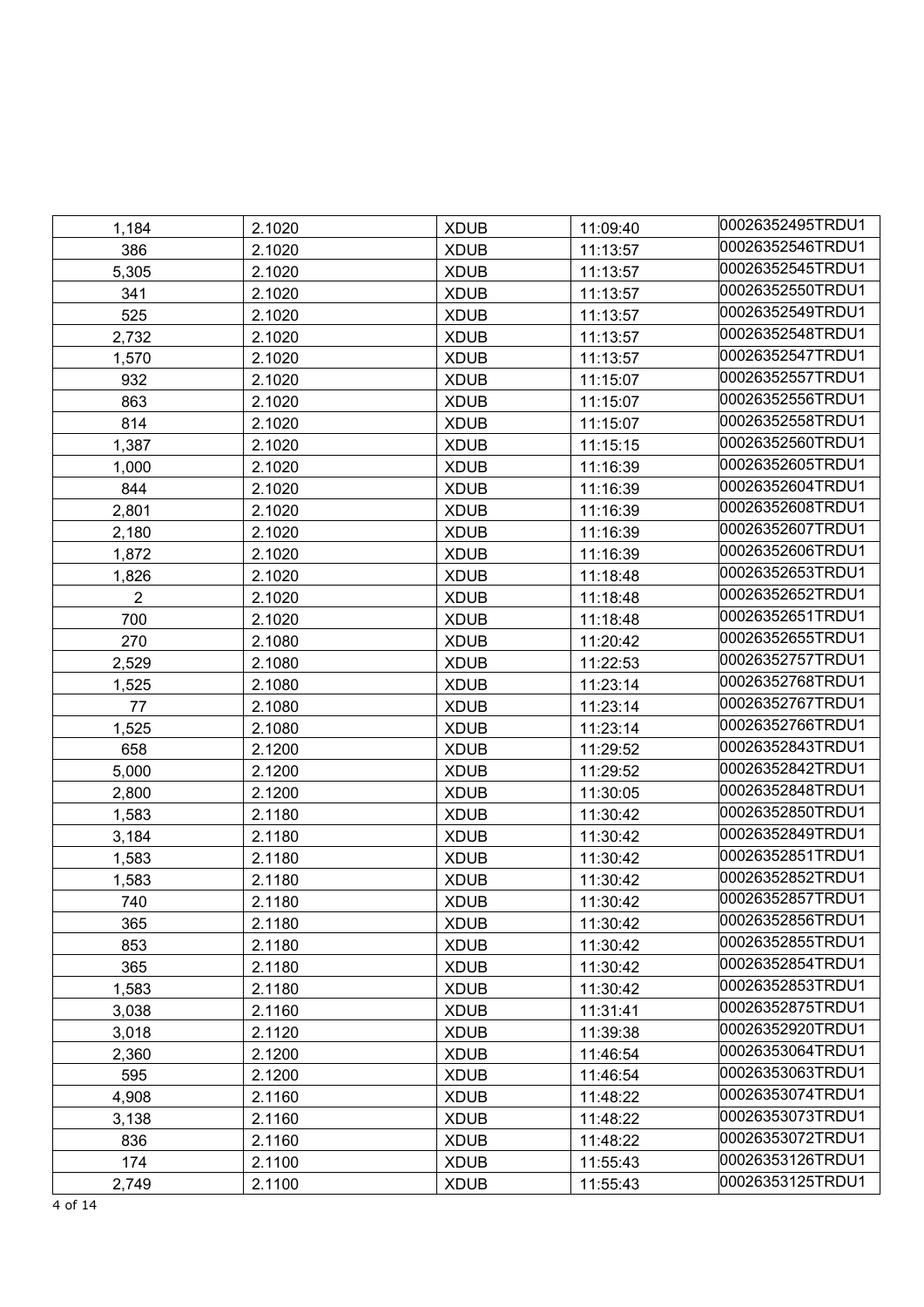| 632    | 2.1140 | <b>XDUB</b> | 12:13:55 | 00026353285TRDU1 |
|--------|--------|-------------|----------|------------------|
| 2,067  | 2.1140 | <b>XDUB</b> | 12:20:47 | 00026353485TRDU1 |
| 2,741  | 2.1140 | <b>XDUB</b> | 12:20:47 | 00026353483TRDU1 |
| 1,800  | 2.1140 | <b>XDUB</b> | 12:20:47 | 00026353482TRDU1 |
| 1,090  | 2.1140 | <b>XDUB</b> | 12:20:47 | 00026353481TRDU1 |
| 1,938  | 2.1140 | <b>XDUB</b> | 12:20:47 | 00026353480TRDU1 |
| 4,468  | 2.1140 | <b>XDUB</b> | 12:20:47 | 00026353479TRDU1 |
| 4,334  | 2.1140 | <b>XDUB</b> | 12:20:47 | 00026353490TRDU1 |
| 800    | 2.1140 | <b>XDUB</b> | 12:20:47 | 00026353489TRDU1 |
| 1,000  | 2.1140 | <b>XDUB</b> | 12:20:47 | 00026353488TRDU1 |
| 12,238 | 2.1140 | <b>XDUB</b> | 12:20:47 | 00026353487TRDU1 |
| 1,800  | 2.1140 | <b>XDUB</b> | 12:20:47 | 00026353486TRDU1 |
| 3,081  | 2.1120 | <b>XDUB</b> | 12:21:01 | 00026353494TRDU1 |
| 1,784  | 2.1140 | <b>XDUB</b> | 12:31:18 | 00026353658TRDU1 |
| 1,784  | 2.1140 | <b>XDUB</b> | 12:31:18 | 00026353659TRDU1 |
| 2,507  | 2.1140 | <b>XDUB</b> | 12:35:52 | 00026353699TRDU1 |
| 2,742  | 2.1120 | <b>XDUB</b> | 12:36:33 | 00026353707TRDU1 |
| 4,940  | 2.1120 | <b>XDUB</b> | 12:36:33 | 00026353706TRDU1 |
| 2,972  | 2.1100 | <b>XDUB</b> | 12:39:01 | 00026353726TRDU1 |
| 2,436  | 2.1080 | <b>XDUB</b> | 12:39:08 | 00026353727TRDU1 |
| 146    | 2.0980 | <b>XDUB</b> | 12:45:36 | 00026353786TRDU1 |
| 2,927  | 2.0980 | <b>XDUB</b> | 12:48:20 | 00026353823TRDU1 |
| 684    | 2.0980 | <b>XDUB</b> | 12:51:00 | 00026353840TRDU1 |
| 2,973  | 2.0980 | <b>XDUB</b> | 12:51:35 | 00026353842TRDU1 |
| 2,878  | 2.0960 | <b>XDUB</b> | 12:51:56 | 00026353845TRDU1 |
| 3,048  | 2.1000 | <b>XDUB</b> | 12:56:32 | 00026353876TRDU1 |
| 934    | 2.0960 | <b>XDUB</b> | 12:57:31 | 00026353906TRDU1 |
| 3,170  | 2.0960 | <b>XDUB</b> | 12:57:31 | 00026353905TRDU1 |
| 3,170  | 2.0960 | <b>XDUB</b> | 12:57:31 | 00026353904TRDU1 |
| 2,773  | 2.0960 | <b>XDUB</b> | 12:57:31 | 00026353903TRDU1 |
| 3,170  | 2.0960 | <b>XDUB</b> | 12:57:31 | 00026353902TRDU1 |
| 2,965  | 2.1000 | <b>XDUB</b> | 13:10:16 | 00026354034TRDU1 |
| 591    | 2.1100 | <b>XDUB</b> | 13:20:18 | 00026354143TRDU1 |
| 2,364  | 2.1140 | <b>XDUB</b> | 13:21:51 | 00026354152TRDU1 |
| 848    | 2.1140 | <b>XDUB</b> | 13:21:51 | 00026354151TRDU1 |
| 3,034  | 2.1140 | <b>XDUB</b> | 13:23:03 | 00026354155TRDU1 |
| 178    | 2.1140 | <b>XDUB</b> | 13:23:03 | 00026354156TRDU1 |
| 1,668  | 2.1140 | <b>XDUB</b> | 13:23:03 | 00026354163TRDU1 |
| 10,316 | 2.1140 | <b>XDUB</b> | 13:23:03 | 00026354162TRDU1 |
| 1,661  | 2.1140 | <b>XDUB</b> | 13:23:03 | 00026354159TRDU1 |
| 1,668  | 2.1140 | <b>XDUB</b> | 13:23:03 | 00026354158TRDU1 |
| 3,212  | 2.1140 | <b>XDUB</b> | 13:23:03 | 00026354157TRDU1 |
| 3,506  | 2.1060 | <b>XDUB</b> | 13:26:25 | 00026354190TRDU1 |
| 3,286  | 2.1080 | <b>XDUB</b> | 13:26:25 | 00026354191TRDU1 |
| 2,681  | 2.1120 | <b>XDUB</b> | 13:33:27 | 00026354231TRDU1 |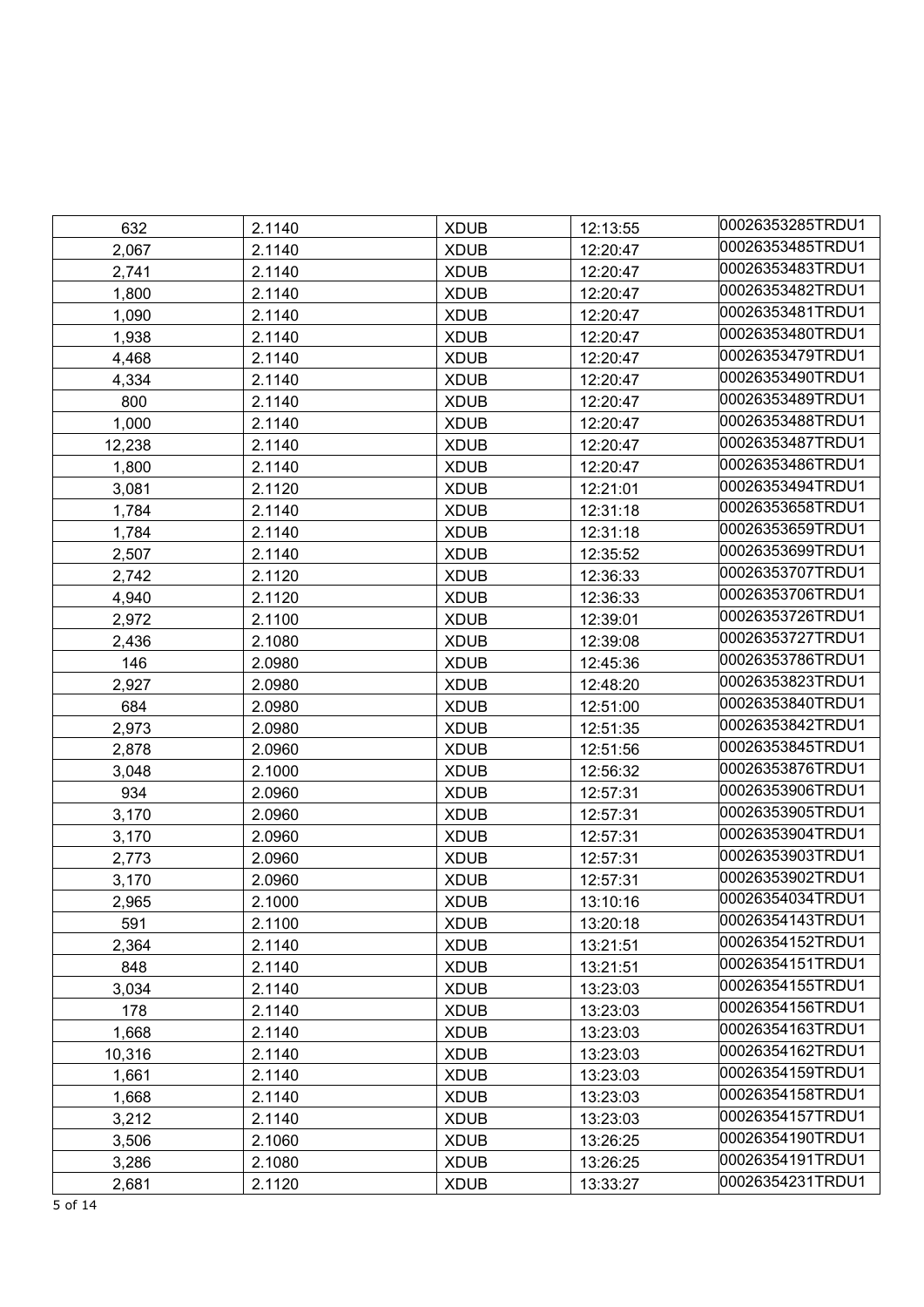|                         |        |             |          | 00026354230TRDU1 |
|-------------------------|--------|-------------|----------|------------------|
| 2,761                   | 2.1120 | <b>XDUB</b> | 13:33:27 | 00026354308TRDU1 |
| 194                     | 2.1160 | <b>XDUB</b> | 13:42:36 | 00026354307TRDU1 |
| 348                     | 2.1160 | <b>XDUB</b> | 13:42:36 | 00026354306TRDU1 |
| 199                     | 2.1160 | <b>XDUB</b> | 13:42:36 |                  |
| 2,622                   | 2.1160 | <b>XDUB</b> | 13:42:36 | 00026354305TRDU1 |
| 957                     | 2.1160 | <b>XDUB</b> | 13:42:36 | 00026354304TRDU1 |
| 3,363                   | 2.1160 | <b>XDUB</b> | 13:42:36 | 00026354303TRDU1 |
| 3,363                   | 2.1160 | <b>XDUB</b> | 13:42:36 | 00026354302TRDU1 |
| 3,031                   | 2.1160 | <b>XDUB</b> | 13:42:36 | 00026354301TRDU1 |
| 741                     | 2.1160 | <b>XDUB</b> | 13:42:36 | 00026354309TRDU1 |
| 2,831                   | 2.1140 | <b>XDUB</b> | 13:52:02 | 00026354499TRDU1 |
| 4,628                   | 2.1100 | <b>XDUB</b> | 13:53:15 | 00026354522TRDU1 |
| 3,436                   | 2.1100 | <b>XDUB</b> | 13:53:15 | 00026354521TRDU1 |
| 3,534                   | 2.1100 | <b>XDUB</b> | 13:53:15 | 00026354520TRDU1 |
| 3,024                   | 2.1120 | <b>XDUB</b> | 14:01:44 | 00026354586TRDU1 |
| 2,500                   | 2.1140 | <b>XDUB</b> | 14:03:35 | 00026354603TRDU1 |
| 849                     | 2.1120 | <b>XDUB</b> | 14:04:58 | 00026354618TRDU1 |
| 1,545                   | 2.1120 | <b>XDUB</b> | 14:04:58 | 00026354617TRDU1 |
| 1,545                   | 2.1120 | <b>XDUB</b> | 14:04:58 | 00026354616TRDU1 |
| 849                     | 2.1120 | <b>XDUB</b> | 14:04:58 | 00026354615TRDU1 |
| 1,545                   | 2.1120 | <b>XDUB</b> | 14:04:58 | 00026354614TRDU1 |
| 849                     | 2.1120 | <b>XDUB</b> | 14:04:58 | 00026354622TRDU1 |
| 1,231                   | 2.1120 | <b>XDUB</b> | 14:04:58 | 00026354621TRDU1 |
| 314                     | 2.1120 | <b>XDUB</b> | 14:04:58 | 00026354620TRDU1 |
| 1,231                   | 2.1120 | <b>XDUB</b> | 14:04:58 | 00026354619TRDU1 |
| 3,730                   | 2.1180 | <b>XDUB</b> | 14:11:08 | 00026354690TRDU1 |
| 13,069                  | 2.1180 | <b>XDUB</b> | 14:11:08 | 00026354689TRDU1 |
| 700                     | 2.1180 | <b>XDUB</b> | 14:22:03 | 00026354819TRDU1 |
| 699                     | 2.1180 | <b>XDUB</b> | 14:22:03 | 00026354818TRDU1 |
| $\overline{\mathbf{4}}$ | 2.1180 | <b>XDUB</b> | 14:22:03 | 00026354817TRDU1 |
| 174                     | 2.1180 | <b>XDUB</b> | 14:22:03 | 00026354816TRDU1 |
| 766                     | 2.1200 | <b>XDUB</b> | 14:24:26 | 00026354899TRDU1 |
| 5,000                   | 2.1200 | <b>XDUB</b> | 14:24:26 | 00026354898TRDU1 |
| 4,911                   | 2.1180 | <b>XDUB</b> | 14:25:10 | 00026354930TRDU1 |
| 2,788                   | 2.1180 | <b>XDUB</b> | 14:25:10 | 00026354929TRDU1 |
| 4,911                   | 2.1180 | <b>XDUB</b> | 14:25:10 | 00026354931TRDU1 |
| 4,012                   | 2.1180 | <b>XDUB</b> | 14:32:03 | 00026355295TRDU1 |
| 1,870                   | 2.1180 | <b>XDUB</b> | 14:32:03 | 00026355294TRDU1 |
| 1,624                   | 2.1180 | <b>XDUB</b> | 14:32:03 | 00026355293TRDU1 |
| 2,386                   | 2.1180 | <b>XDUB</b> | 14:32:03 | 00026355292TRDU1 |
| 7,844                   | 2.1180 | <b>XDUB</b> | 14:32:03 | 00026355291TRDU1 |
| 2,540                   | 2.1180 | <b>XDUB</b> | 14:32:03 | 00026355299TRDU1 |
| 2,355                   | 2.1180 | <b>XDUB</b> | 14:32:03 | 00026355298TRDU1 |
| 1,870                   | 2.1180 | <b>XDUB</b> | 14:32:03 | 00026355297TRDU1 |
| 1,624                   | 2.1180 | <b>XDUB</b> | 14:32:03 | 00026355296TRDU1 |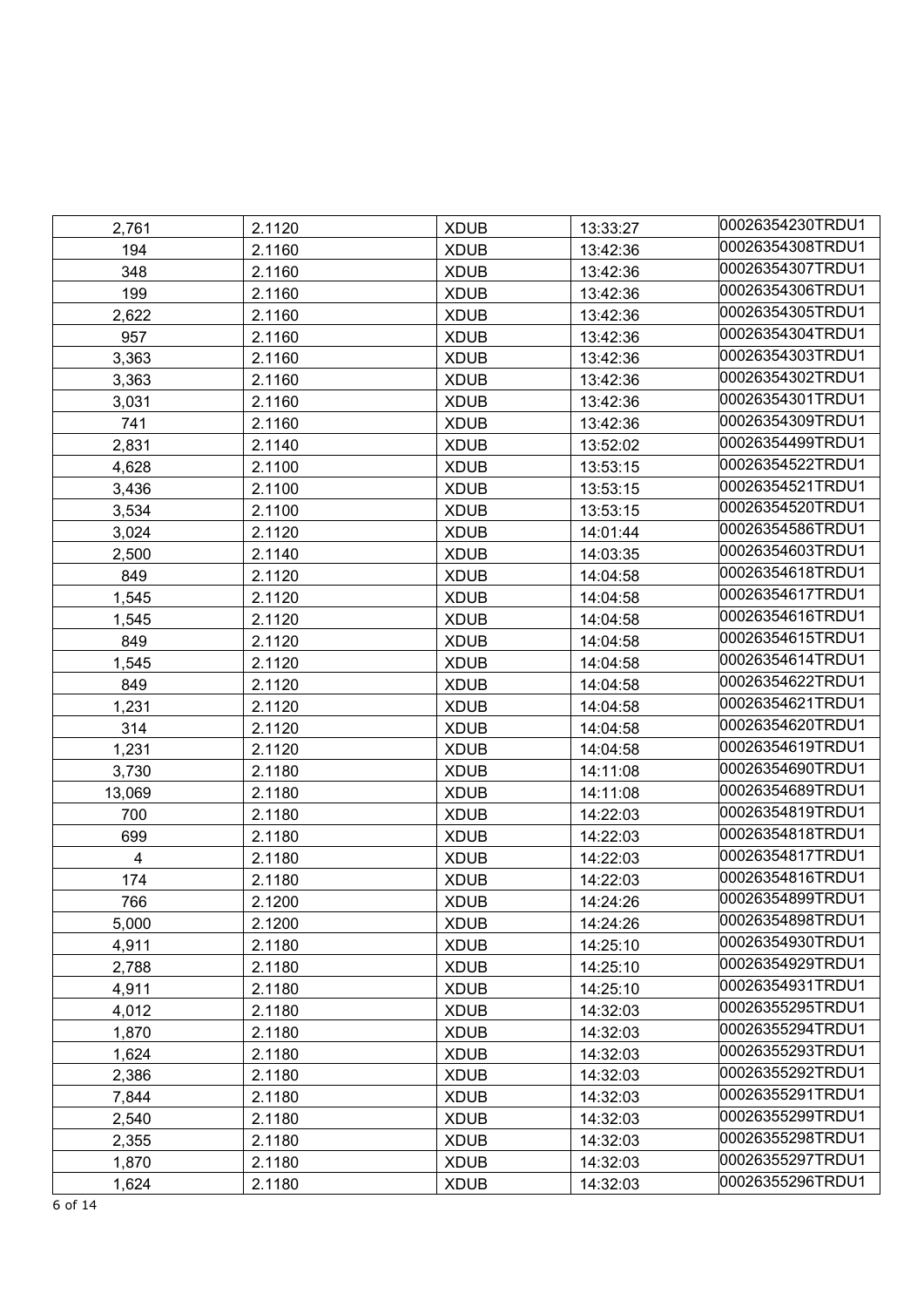| 2,734  | 2.1160 | <b>XDUB</b> | 14:32:22 | 00026355314TRDU1 |
|--------|--------|-------------|----------|------------------|
| 1,688  | 2.1100 | <b>XDUB</b> | 14:33:28 | 00026355365TRDU1 |
| 1,227  | 2.1100 | <b>XDUB</b> | 14:33:28 | 00026355364TRDU1 |
| 2,839  | 2.1060 | <b>XDUB</b> | 14:34:27 | 00026355417TRDU1 |
| 3,029  | 2.1020 | <b>XDUB</b> | 14:36:57 | 00026355478TRDU1 |
| 1,145  | 2.1040 | <b>XDUB</b> | 14:42:29 | 00026355615TRDU1 |
| 1,725  | 2.1040 | <b>XDUB</b> | 14:42:29 | 00026355614TRDU1 |
| 4,203  | 2.1040 | <b>XDUB</b> | 14:42:29 | 00026355613TRDU1 |
| 2,441  | 2.1060 | <b>XDUB</b> | 14:45:15 | 00026355703TRDU1 |
| 1,545  | 2.1060 | <b>XDUB</b> | 14:45:15 | 00026355702TRDU1 |
| 304    | 2.1060 | <b>XDUB</b> | 14:45:15 | 00026355708TRDU1 |
| 1,755  | 2.1060 | <b>XDUB</b> | 14:45:15 | 00026355707TRDU1 |
| 686    | 2.1060 | <b>XDUB</b> | 14:45:15 | 00026355706TRDU1 |
| 603    | 2.1060 | <b>XDUB</b> | 14:45:15 | 00026355705TRDU1 |
| 942    | 2.1060 | <b>XDUB</b> | 14:45:15 | 00026355704TRDU1 |
| 815    | 2.1060 | <b>XDUB</b> | 14:45:15 | 00026355709TRDU1 |
| 1,947  | 2.1120 | <b>XDUB</b> | 14:49:37 | 00026355832TRDU1 |
| 345    | 2.1120 | <b>XDUB</b> | 14:49:37 | 00026355833TRDU1 |
| 370    | 2.1080 | <b>XDUB</b> | 14:50:31 | 00026355843TRDU1 |
| 1,843  | 2.1080 | <b>XDUB</b> | 14:50:31 | 00026355842TRDU1 |
| 1,752  | 2.1080 | <b>XDUB</b> | 14:50:31 | 00026355841TRDU1 |
| 5,294  | 2.1120 | <b>XDUB</b> | 14:50:54 | 00026355846TRDU1 |
| 2,668  | 2.1160 | <b>XDUB</b> | 14:58:44 | 00026356093TRDU1 |
| 132    | 2.1160 | <b>XDUB</b> | 14:58:44 | 00026356092TRDU1 |
| 2,208  | 2.1160 | <b>XDUB</b> | 14:58:44 | 00026356091TRDU1 |
| 2,800  | 2.1160 | <b>XDUB</b> | 14:58:44 | 00026356094TRDU1 |
| 4,870  | 2.1200 | <b>XDUB</b> | 15:03:13 | 00026356186TRDU1 |
| 778    | 2.1200 | <b>XDUB</b> | 15:03:13 | 00026356185TRDU1 |
| 5,000  | 2.1200 | <b>XDUB</b> | 15:03:13 | 00026356182TRDU1 |
| 1,423  | 2.1200 | <b>XDUB</b> | 15:03:48 | 00026356215TRDU1 |
| 1,454  | 2.1200 | <b>XDUB</b> | 15:03:48 | 00026356214TRDU1 |
| 716    | 2.1360 | <b>XDUB</b> | 15:08:56 | 00026356377TRDU1 |
| 435    | 2.1360 | <b>XDUB</b> | 15:08:56 | 00026356379TRDU1 |
| 3,067  | 2.1360 | <b>XDUB</b> | 15:08:56 | 00026356378TRDU1 |
| 2,800  | 2.1360 | <b>XDUB</b> | 15:08:56 | 00026356382TRDU1 |
| 444    | 2.1360 | <b>XDUB</b> | 15:08:56 | 00026356381TRDU1 |
| 3,502  | 2.1360 | <b>XDUB</b> | 15:08:56 | 00026356380TRDU1 |
| 358    | 2.1360 | <b>XDUB</b> | 15:08:56 | 00026356383TRDU1 |
| 328    | 2.1360 | <b>XDUB</b> | 15:09:00 | 00026356384TRDU1 |
| 5,234  | 2.1400 | <b>XDUB</b> | 15:11:08 | 00026356447TRDU1 |
| 796    | 2.1400 | <b>XDUB</b> | 15:11:08 | 00026356446TRDU1 |
| 129    | 2.1440 | <b>XDUB</b> | 15:12:15 | 00026356503TRDU1 |
| 4,639  | 2.1440 | <b>XDUB</b> | 15:12:15 | 00026356502TRDU1 |
| 15,554 | 2.1440 | <b>XDUB</b> | 15:12:15 | 00026356501TRDU1 |
| 4,639  | 2.1440 | <b>XDUB</b> | 15:12:15 | 00026356500TRDU1 |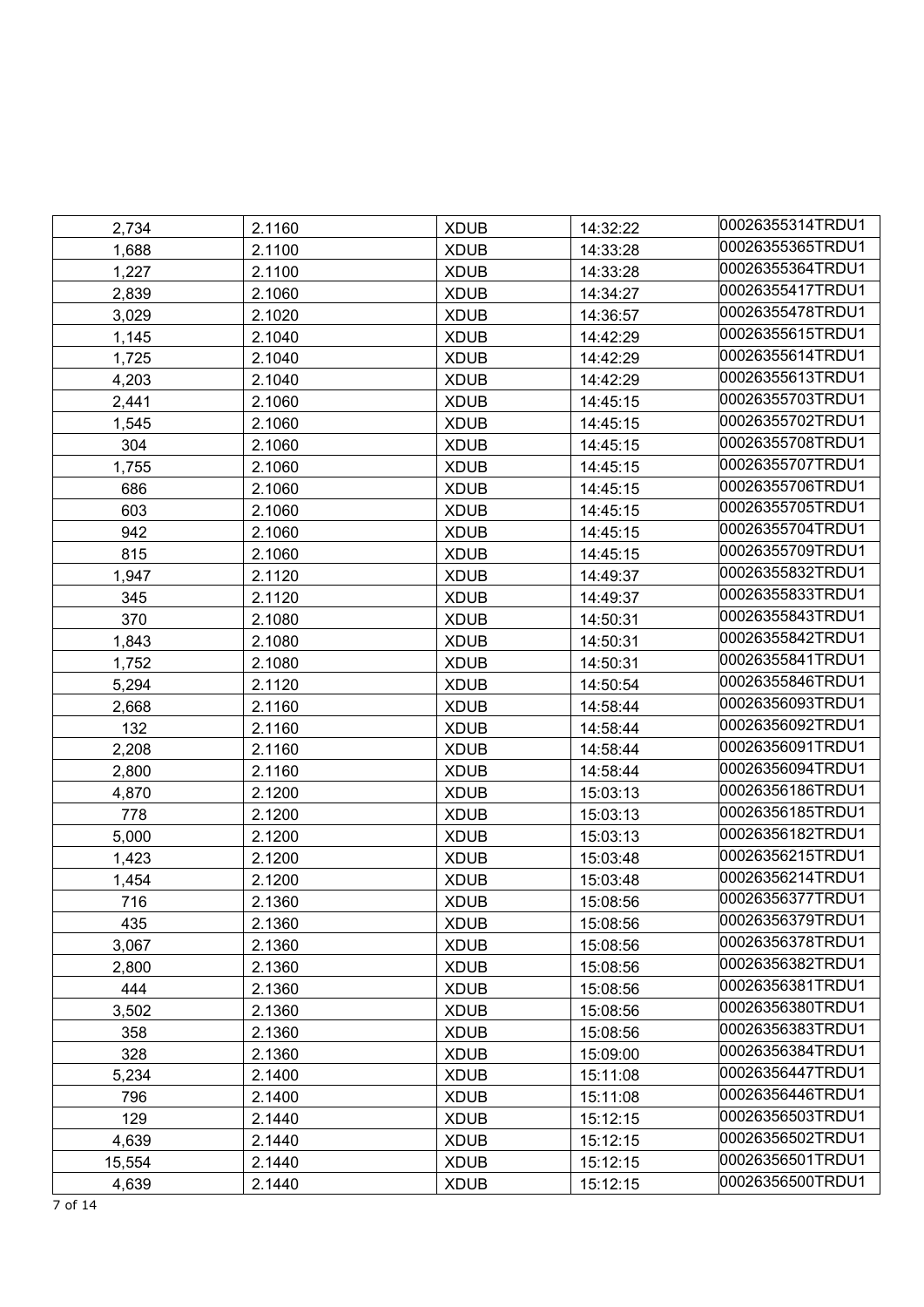| 2,507 | 2.1440 | <b>XDUB</b> | 15:12:15 | 00026356499TRDU1 |
|-------|--------|-------------|----------|------------------|
| 236   | 2.1440 | <b>XDUB</b> | 15:12:15 | 00026356504TRDU1 |
| 2,497 | 2.1420 | <b>XDUB</b> | 15:12:15 | 00026356505TRDU1 |
| 122   | 2.1400 | <b>XDUB</b> | 15:20:05 | 00026356803TRDU1 |
| 1,673 | 2.1400 | <b>XDUB</b> | 15:20:05 | 00026356802TRDU1 |
| 2,055 | 2.1420 | <b>XDUB</b> | 15:22:56 | 00026356866TRDU1 |
| 589   | 2.1420 | <b>XDUB</b> | 15:22:56 | 00026356865TRDU1 |
| 898   | 2.1420 | <b>XDUB</b> | 15:22:56 | 00026356864TRDU1 |
| 336   | 2.1420 | <b>XDUB</b> | 15:22:56 | 00026356863TRDU1 |
| 821   | 2.1420 | <b>XDUB</b> | 15:22:56 | 00026356862TRDU1 |
| 1,823 | 2.1420 | <b>XDUB</b> | 15:22:56 | 00026356861TRDU1 |
| 1,823 | 2.1420 | <b>XDUB</b> | 15:22:56 | 00026356860TRDU1 |
| 1,421 | 2.1420 | <b>XDUB</b> | 15:22:58 | 00026356867TRDU1 |
| 987   | 2.1460 | <b>XDUB</b> | 15:28:37 | 00026357073TRDU1 |
| 2,618 | 2.1460 | <b>XDUB</b> | 15:29:02 | 00026357096TRDU1 |
| 2,185 | 2.1440 | <b>XDUB</b> | 15:29:16 | 00026357108TRDU1 |
| 376   | 2.1440 | <b>XDUB</b> | 15:29:16 | 00026357107TRDU1 |
| 1,449 | 2.1440 | <b>XDUB</b> | 15:29:16 | 00026357106TRDU1 |
| 1,565 | 2.1440 | <b>XDUB</b> | 15:29:16 | 00026357105TRDU1 |
| 2,657 | 2.1440 | <b>XDUB</b> | 15:29:16 | 00026357104TRDU1 |
| 4,106 | 2.1440 | <b>XDUB</b> | 15:29:16 | 00026357103TRDU1 |
| 1,941 | 2.1440 | <b>XDUB</b> | 15:29:16 | 00026357102TRDU1 |
| 1,653 | 2.1440 | <b>XDUB</b> | 15:29:16 | 00026357110TRDU1 |
| 1,798 | 2.1440 | <b>XDUB</b> | 15:29:16 | 00026357109TRDU1 |
| 478   | 2.1440 | <b>XDUB</b> | 15:33:22 | 00026357232TRDU1 |
| 1,522 | 2.1440 | <b>XDUB</b> | 15:33:22 | 00026357231TRDU1 |
| 86    | 2.1440 | <b>XDUB</b> | 15:33:22 | 00026357230TRDU1 |
| 1,615 | 2.1440 | <b>XDUB</b> | 15:33:22 | 00026357229TRDU1 |
| 1,137 | 2.1440 | <b>XDUB</b> | 15:33:22 | 00026357234TRDU1 |
| 279   | 2.1440 | <b>XDUB</b> | 15:33:22 | 00026357233TRDU1 |
| 8,902 | 2.1460 | <b>XDUB</b> | 15:37:42 | 00026357404TRDU1 |
| 5,491 | 2.1460 | <b>XDUB</b> | 15:37:42 | 00026357403TRDU1 |
| 1,912 | 2.1440 | <b>XDUB</b> | 15:37:42 | 00026357405TRDU1 |
| 584   | 2.1440 | <b>XDUB</b> | 15:37:42 | 00026357407TRDU1 |
| 321   | 2.1440 | <b>XDUB</b> | 15:37:42 | 00026357406TRDU1 |
| 1,007 | 2.1440 | <b>XDUB</b> | 15:37:42 | 00026357408TRDU1 |
| 743   | 2.1440 | <b>XDUB</b> | 15:37:42 | 00026357409TRDU1 |
| 224   | 2.1440 | <b>XDUB</b> | 15:37:45 | 00026357411TRDU1 |
| 956   | 2.1480 | <b>XDUB</b> | 15:46:22 | 00026357590TRDU1 |
| 1,964 | 2.1480 | <b>XDUB</b> | 15:46:22 | 00026357589TRDU1 |
| 2,631 | 2.1540 | <b>XDUB</b> | 15:48:36 | 00026357642TRDU1 |
| 2,887 | 2.1540 | <b>XDUB</b> | 15:49:17 | 00026357680TRDU1 |
| 1,766 | 2.1500 | <b>XDUB</b> | 15:49:34 | 00026357692TRDU1 |
| 1,766 | 2.1500 | <b>XDUB</b> | 15:49:34 | 00026357691TRDU1 |
| 969   | 2.1500 | <b>XDUB</b> | 15:51:20 | 00026357739TRDU1 |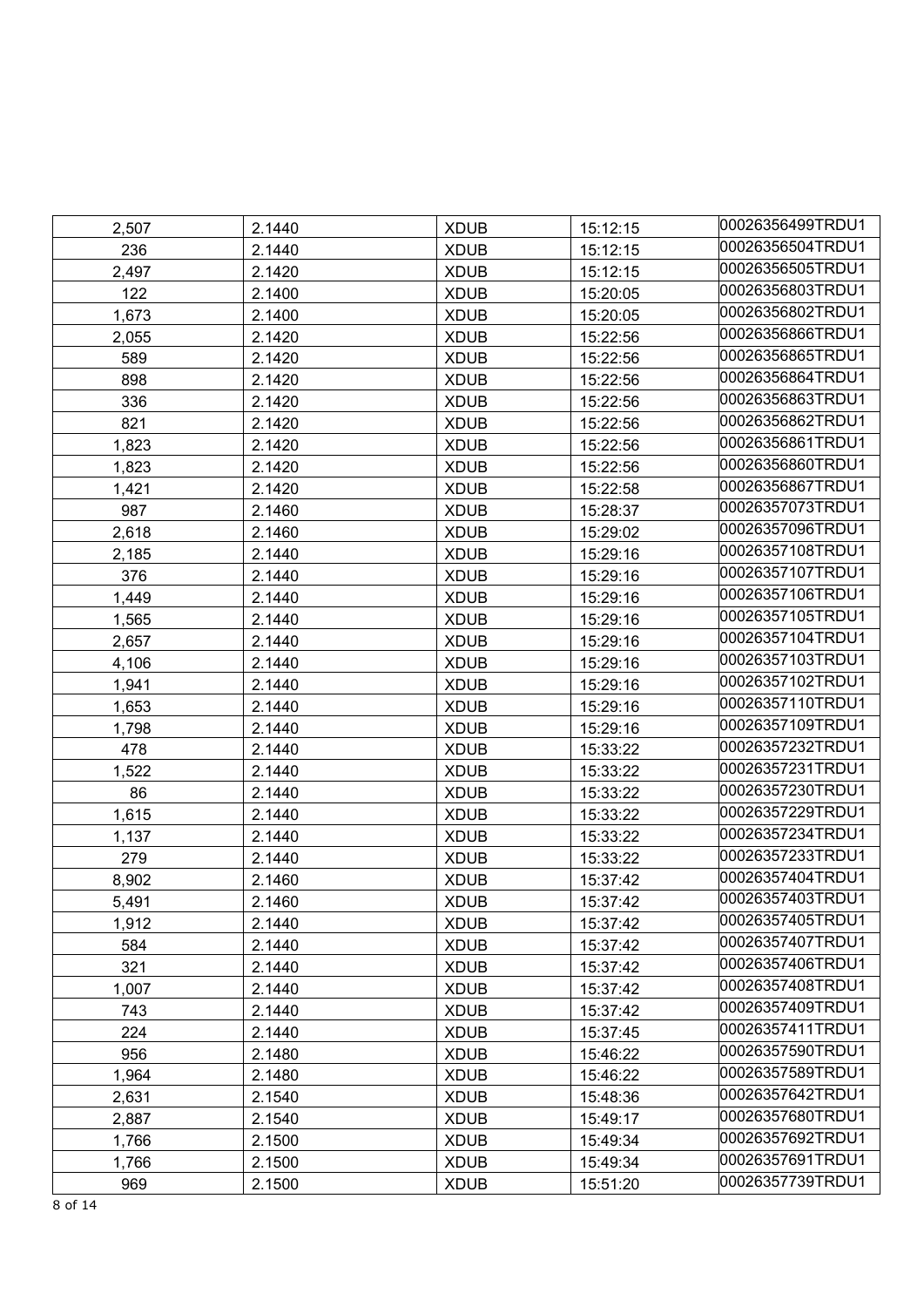| 2,720 | 2.1500 | <b>XDUB</b> | 15:52:21 | 00026357819TRDU1 |
|-------|--------|-------------|----------|------------------|
| 2,557 | 2.1500 | <b>XDUB</b> | 15:53:20 | 00026357864TRDU1 |
| 2,760 | 2.1500 | <b>XDUB</b> | 15:54:16 | 00026357935TRDU1 |
| 1,354 | 2.1480 | <b>XDUB</b> | 15:55:22 | 00026358056TRDU1 |
| 2,253 | 2.1480 | <b>XDUB</b> | 15:55:22 | 00026358055TRDU1 |
| 4,218 | 2.1480 | <b>XDUB</b> | 15:55:22 | 00026358054TRDU1 |
| 2,959 | 2.1480 | <b>XDUB</b> | 15:55:22 | 00026358053TRDU1 |
| 462   | 2.1480 | <b>XDUB</b> | 15:58:01 | 00026358272TRDU1 |
| 4,218 | 2.1480 | <b>XDUB</b> | 15:58:01 | 00026358271TRDU1 |
| 1,682 | 2.1480 | <b>XDUB</b> | 15:58:01 | 00026358270TRDU1 |
| 4,218 | 2.1480 | <b>XDUB</b> | 15:58:01 | 00026358269TRDU1 |
| 2,640 | 2.1500 | <b>XDUB</b> | 16:03:32 | 00026358437TRDU1 |
| 1,404 | 2.1560 | <b>XDUB</b> | 16:04:32 | 00026358536TRDU1 |
| 2,810 | 2.1580 | <b>XDUB</b> | 16:05:02 | 00026358602TRDU1 |
| 5,684 | 2.1580 | <b>XDUB</b> | 16:05:17 | 00026358628TRDU1 |
| 9,302 | 2.1580 | <b>XDUB</b> | 16:05:17 | 00026358627TRDU1 |
| 195   | 2.1580 | <b>XDUB</b> | 16:05:17 | 00026358633TRDU1 |
| 2,219 | 2.1580 | <b>XDUB</b> | 16:05:17 | 00026358632TRDU1 |
| 551   | 2.1580 | <b>XDUB</b> | 16:05:17 | 00026358631TRDU1 |
| 3,151 | 2.1580 | <b>XDUB</b> | 16:05:17 | 00026358630TRDU1 |
| 5,600 | 2.1580 | <b>XDUB</b> | 16:05:17 | 00026358629TRDU1 |
| 1,033 | 2.1580 | <b>XDUB</b> | 16:05:17 | 00026358634TRDU1 |
| 1,826 | 2.1620 | <b>XDUB</b> | 16:12:42 | 00026358908TRDU1 |
| 2,808 | 2.1620 | <b>XDUB</b> | 16:12:42 | 00026358907TRDU1 |
| 1,826 | 2.1620 | <b>XDUB</b> | 16:12:42 | 00026358909TRDU1 |
| 634   | 2.1620 | <b>XDUB</b> | 16:12:42 | 00026358912TRDU1 |
| 1,192 | 2.1620 | <b>XDUB</b> | 16:12:42 | 00026358911TRDU1 |
| 1,826 | 2.1620 | <b>XDUB</b> | 16:12:42 | 00026358910TRDU1 |
| 1,298 | 2.1640 | <b>XDUB</b> | 16:18:24 | 00026359194TRDU1 |
| 1,289 | 2.1640 | <b>XDUB</b> | 16:18:24 | 00026359193TRDU1 |
| 74    | 2.1640 | <b>XDUB</b> | 16:18:58 | 00026359211TRDU1 |
| 1,112 | 2.1640 | <b>XDUB</b> | 16:18:58 | 00026359210TRDU1 |
| 1,377 | 2.1640 | <b>XDUB</b> | 16:18:58 | 00026359209TRDU1 |
| 2,010 | 2.1640 | <b>XDUB</b> | 16:19:40 | 00026359248TRDU1 |
| 487   | 2.1640 | <b>XDUB</b> | 16:19:40 | 00026359247TRDU1 |
| 929   | 2.1620 | <b>XDUB</b> | 16:20:00 | 00026359259TRDU1 |
| 897   | 2.1620 | <b>XDUB</b> | 16:20:00 | 00026359260TRDU1 |
| 1,610 | 2.1680 | <b>XDUB</b> | 16:20:39 | 00026359294TRDU1 |
| 279   | 2.1700 | <b>XDUB</b> | 16:20:52 | 00026359299TRDU1 |
| 1,072 | 2.1700 | <b>XDUB</b> | 16:20:52 | 00026359300TRDU1 |
| 2,868 | 2.1700 | <b>XDUB</b> | 16:21:17 | 00026359324TRDU1 |
| 2,632 | 2.1680 | <b>XDUB</b> | 16:21:34 | 00026359334TRDU1 |
| 2,555 | 2.1680 | <b>XDUB</b> | 16:21:34 | 00026359333TRDU1 |
| 2,632 | 2.1680 | <b>XDUB</b> | 16:21:34 | 00026359336TRDU1 |
| 2,632 | 2.1680 | <b>XDUB</b> | 16:21:34 | 00026359335TRDU1 |